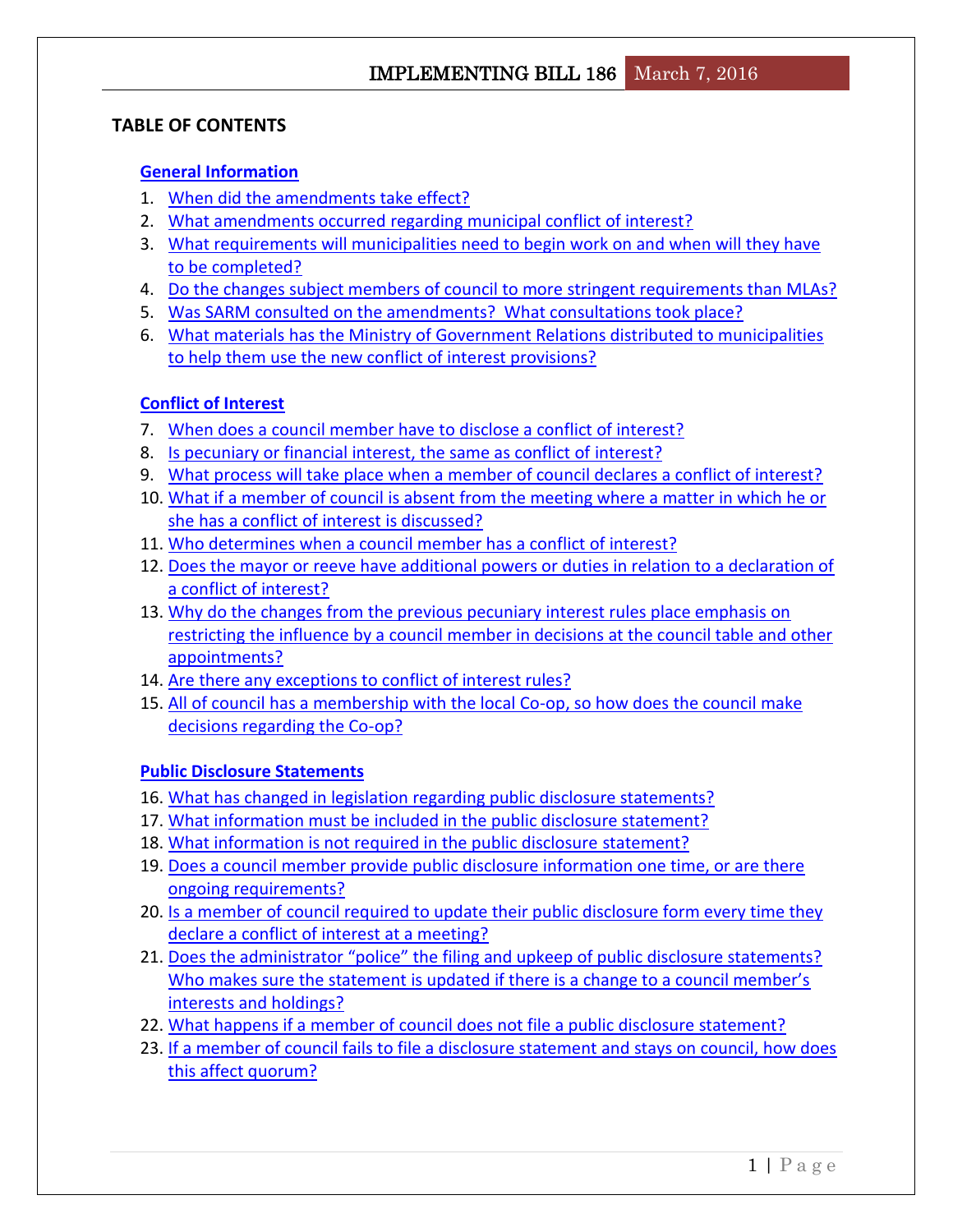- 24. [Does council have the ability to extend the time to file a public disclosure statement for](#page-9-1)  [up to 90 days, just as there is for the council procedures bylaw?](#page-9-1)
- 25. [Is it alright to give a disqualified councillor more time to fill out the declaration if they](#page-9-2)  [are remaining on council?](#page-9-2)
- 26. [Who blows the whistle on councillors who have yet to declare? Is it up to the](#page-9-3)  [administrator or council?](#page-9-3)
- 27. [Is there any responsibility on the council to blow the whistle?](#page-9-4)
- 28. [What happens when the ministry is notified that a councillor refuses to fill out the](#page-10-0)  [disclosure statement?](#page-10-0)
- 29. [The Barclay report recommended a private disclosure, so why does our legislation](#page-10-1)  [include public disclosure?](#page-10-1)

## **[Council Procedures Bylaw](#page-10-2)**

- 30. [Is it mandatory for municipalities to pass a council procedures bylaw?](#page-10-3)
- 31. [What information must be included in a council procedures](#page-10-4) bylaw?

## **[Municipal Employees](#page-11-0)**

- 32. [What are the impacts of the rule changes for administrators?](#page-11-1)
- 33. [What information must be included in the Employee Code of Conduct?](#page-11-2)

## **[Code of Ethics](#page-11-3)**

- 34. [When will the requirement for council to adopt a code of ethics be in effect?](#page-11-4)
- 35. [What changes are being proposed regarding a code of ethics for municipal councils?](#page-12-0)
- 36. [What if a municipality fails to adopt a code of ethics?](#page-12-1)

## **[Ombudsman](#page-12-2)**

- 37. [What does an Ombudsman do?](#page-12-3)
- 38. [What does the Ombudsman consider to be a fair process?](#page-12-4)
- 39. [How does the Ombudsman determine what is and is not fair?](#page-13-0)
- 40. [What is the process for the Ombudsman to deal with complaints?](#page-13-1)
- 41. [Does the Ombudsman's authority include the ability](#page-13-2) to investigate the actions by [individual council members?](#page-13-2)
- 42. [What changes have been made to provide ombudsman services for municipalities?](#page-13-3)
- 43. [How does this address the Barclay Report?](#page-14-0)
- 44. Will the Government Relations' [minister be able to refer municipal matters to the](#page-14-1)  [Provincial Ombudsman for review and investigation?](#page-14-1)
- 45. [Can the Ombudsman review matters on his or her own initiative?](#page-14-2)
- 46. [Will a municipality be notified of an investigation into a complaint made against the](#page-14-3)  [municipality? Who will be notified?](#page-14-3)
- 47. [Who will be notified about complaints against a member of council or a mayor/reeve?](#page-14-4)
- 48. [Who appoints the Provincial Ombudsman?](#page-15-0)
- 49. How will [the increased workload of the Ombudsman for municipal entities be funded?](#page-15-1)
- 50. [Is training available for municipal officials by the Ombudsman?](#page-15-2)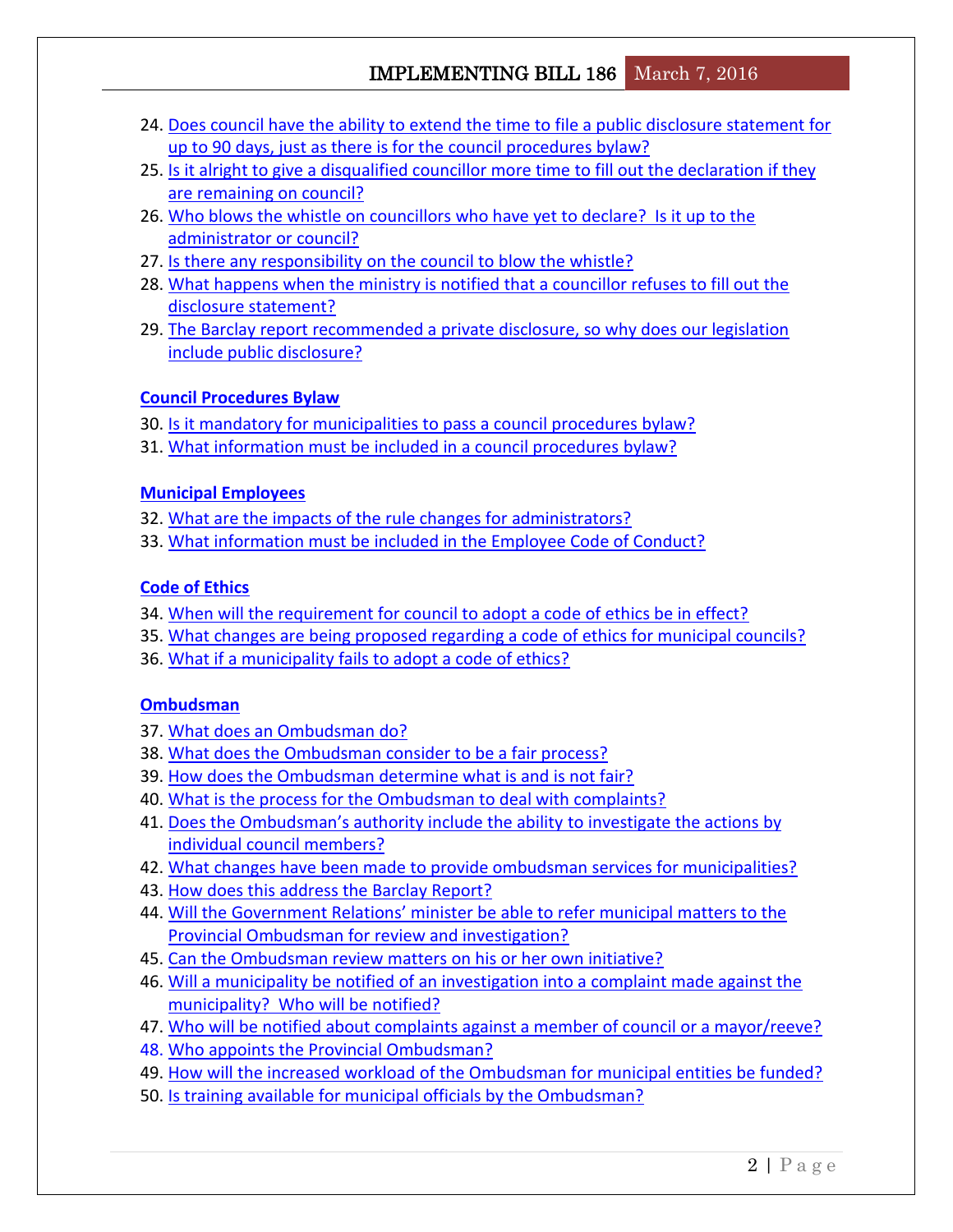### <span id="page-2-0"></span>**GENERAL**

### <span id="page-2-1"></span>**1. When did the amendments take effect?**

The amendments took effect on November 19, 2015, with the exception of regulations regarding the model code of ethics and Oath of Office. These two provisions in the regulations require further consultation with the sector, and Saskatchewan Association of Rural Municipalities will be involved in the consultations.

### <span id="page-2-2"></span>**2. What amendments occurred regarding municipal conflict of interest?**

The amendments do five main things:

- (1) Address the Barclay report recommendations for legislative changes:
	- (a) require a more detailed declaration of conflict of interest;
	- (b) require mandatory disclosure statements be filed by all members of council;
	- (c) clarify limitations on the use of office and influence, by regulation, to better align legislation with the common law regarding conflict of interest situations; and
	- (d) require adoption of a model code of ethics, to be prescribed in regulation.
- (2) Address other issues arising from the Barclay report:
	- (a) remove inconsistencies among the Acts regarding disclosure statements, declarations of interest, and disqualification matters;
	- (b) require councils to adopt procedure bylaws for conducting meetings; and
	- (c) ensure capital works, servicing issues, and the cost/benefit of proposed developments are considered, where appropriate, in official community plans (*The Planning and Development Act, 2007* amendments).
- (3) Improve ministerial and Cabinet ability to deal with conflict of interest and other similar situations of dysfunction in the future.
- (4) Implement best practices, such as ensuring councils adopt codes of conduct for employees.
- (5) Expand the mandate of the Provincial Ombudsman to include municipal matters (amendments made to *The Ombudsman Act, 2012*).
- <span id="page-2-3"></span>**3. What requirements will municipalities need to begin work on and when will they have to be completed?**

The following changes were effective immediately:

- council members must file a public disclosure statement;
- council must establish an Employee Code of Conduct; and
- the Provincial Ombudsman's mandate was expanded to include municipalities.

A council procedures bylaw must be adopted, or amended to abide by the new legislative requirements within 60 days of the bill coming into effect, or no later than January 19, 2016. The requirement for councils to adopt a Code of Ethics and execute a revised Oath of Office will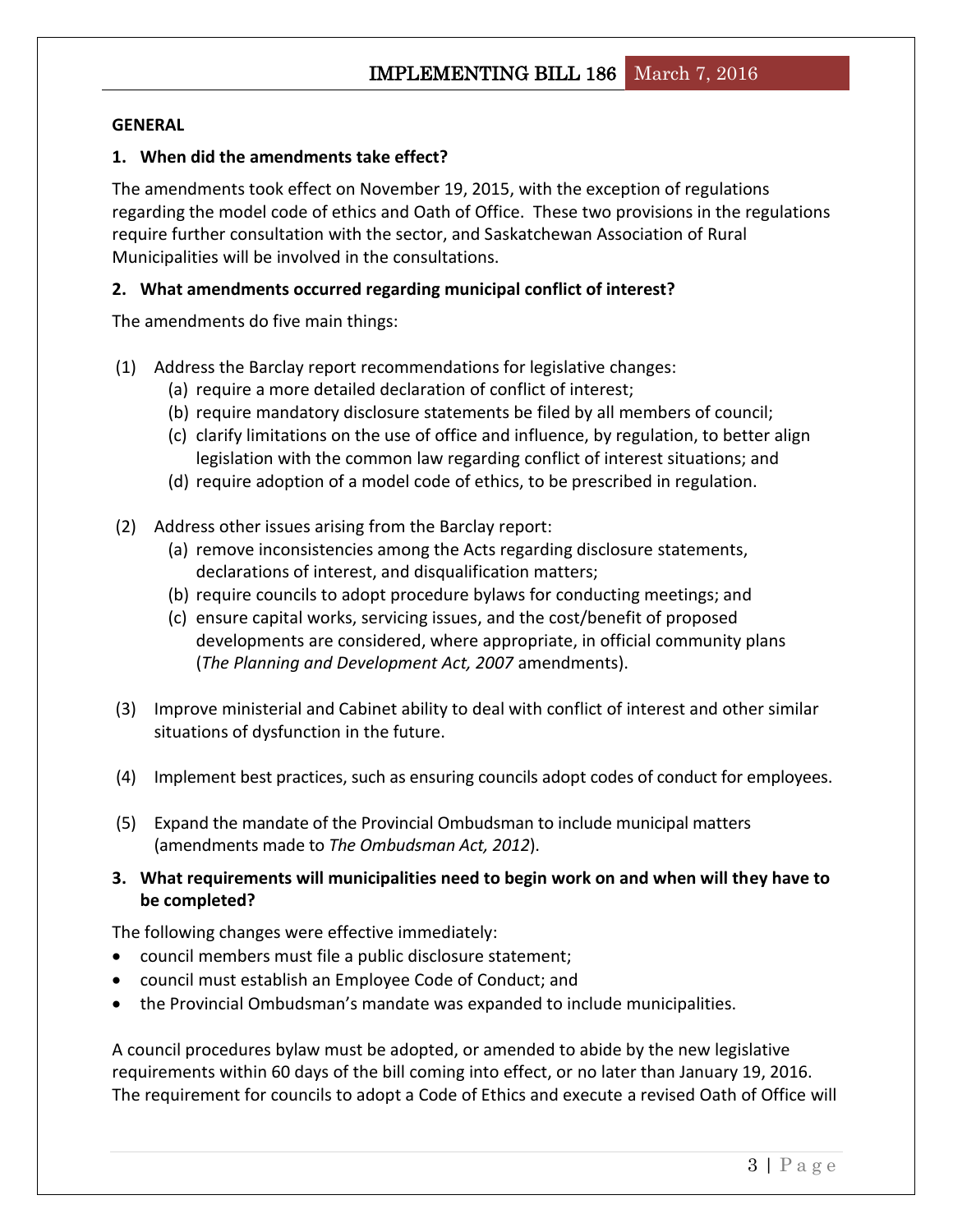# IMPLEMENTING BILL 186 March 7, 2016

come into effect after regulations are developed and proclaimed, which is expected in 2016.

### <span id="page-3-0"></span>**4. Do the changes subject members of council to more stringent requirements than MLAs?**

No. The changes introduce requirements consistent with or lower than those for MLAs. For example, the following are similar for members of council and for MLAs:

- the definition of what constitutes a 'conflict of interest' and a 'private interest';
- the definition of 'family' for conflict of interest and disclosure statement purposes is defined as "spouse and dependent children", and previous reference to "parent" has been dropped;
- requirements to declare the nature of a conflict of interest, withdraw from all voting, participation and consideration of the matter at any meeting;
- requirements to refrain from influence when in a conflict situation; and
- requirements to file a disclosure statement upon election to office and to annually update the statement or declare no material change has occurred.

*The Members' Conflict of Interest Act* has more detailed provisions for MLAs regarding the contents of disclosure statements. MLAs must complete a disclosure statement, from which a public disclosure statement is prepared, that includes a more extensive listing of assets, investments, liabilities, memberships, gifts and benefits, grants, and remuneration received in the prior year.

### <span id="page-3-1"></span>**5. Was SARM consulted on the amendments? What consultations took place?**

Yes, SARM was consulted. Municipal sector consultations began in April 2015. This included SARM, SUMA, New North, the Urban Municipal Administrators Association of Saskatchewan, the Rural Municipal Administrators' Association and the Provincial Association of Resort Communities.

Draft side-by-sides were distributed to all the municipal associations and city managers, and several meetings were held with officials and executives from SUMA and SARM to work through and resolve sector concerns with the proposed amendments.

### <span id="page-3-2"></span>**6. What materials has the Ministry of Government Relations distributed to municipalities to help them use the new conflict of interest provisions?**

The ministry distributed information bulletins to Saskatchewan municipalities summarizing the amendments as they pertain to each of the three municipal Acts. The ministry also developed sample templates for a:

- (a) Municipal Employee Code of Conduct;
- (b) Municipal Public Disclosure Statement plus advice on interpretation of the requirements; and
- (c) Council Procedures Bylaw.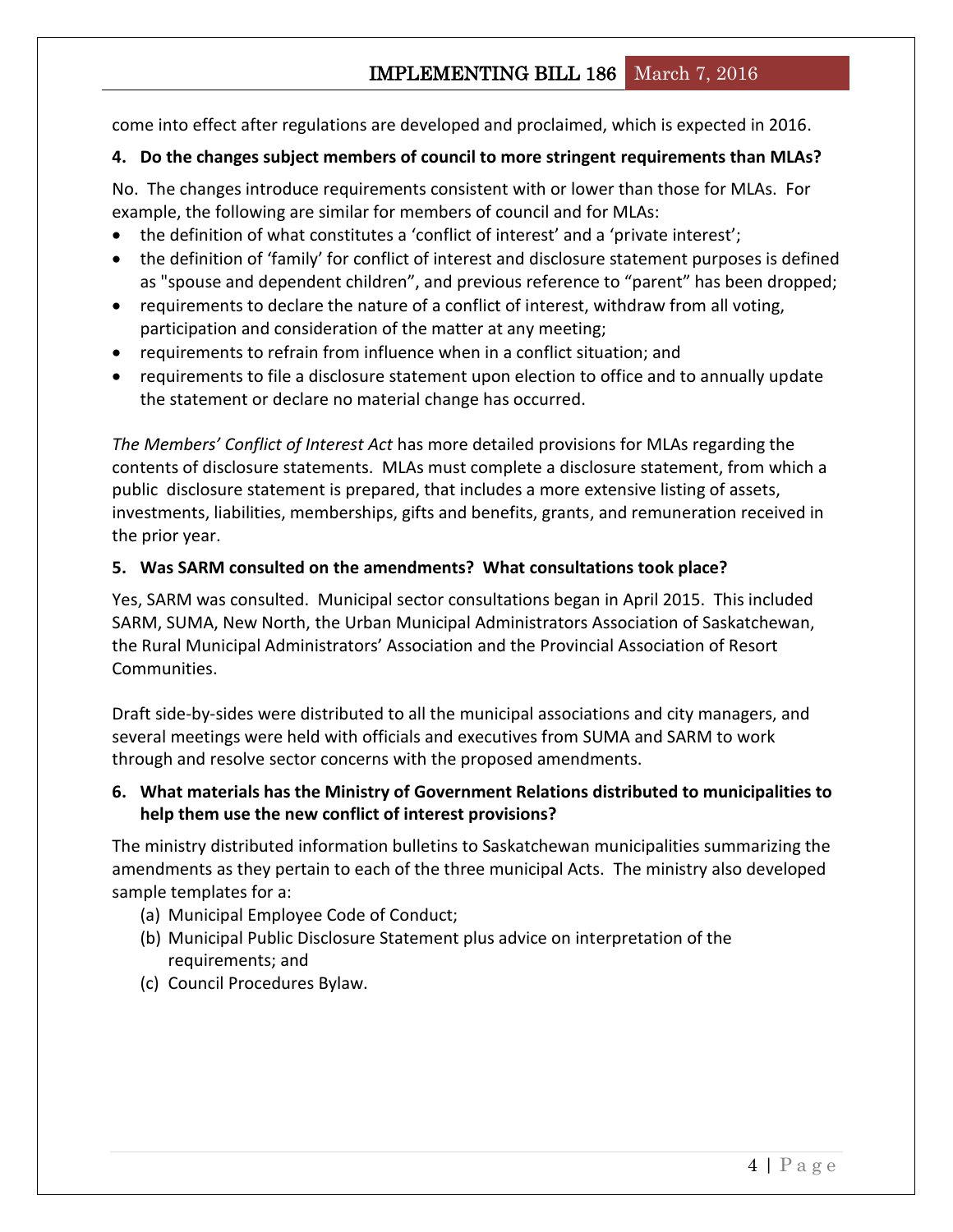Templates, bulletins, frequently asked questions and other related information regarding conflict of interest and the recent amendments can be found on the Government Relations website:

[http://www.saskatchewan.ca/government/municipal-administration/tools-guides-and](http://www.saskatchewan.ca/government/municipal-administration/tools-guides-and-resources/conflict-of-interest)[resources/conflict-of-interest](http://www.saskatchewan.ca/government/municipal-administration/tools-guides-and-resources/conflict-of-interest)

Additional information about managing conflict of interest was also distributed in the Winter 2016 issue of *[Municipalities Today.](http://www.saskatchewan.ca/government/municipal-administration/tools-guides-and-resources/municipalities-today/2016-winter#step-1)*

## <span id="page-4-0"></span>**CONFLICT OF INTEREST**

## <span id="page-4-1"></span>**7. When does a council member have to disclose a conflict of interest?**

A member of council is required to declare an interest during a meeting before any discussion of the matter.

This includes all:

- council meetings;
- council committee meetings;
- controlled corporation meetings; and/or
- meetings of other bodies a member of council serves on in the capacity as a member of council, such as appeal boards, planning commissions, or recreation commissions.

## <span id="page-4-2"></span>**8. Is pecuniary or financial interest, the same as conflict of interest?**

No, however, a financial interest always constitutes a conflict of interest. Financial interests involve a monetary benefit or gain, or a monetary loss or adverse impact, whether directly or indirectly, real or potential.

A conflict of interest may be present even if there is no potential for a financial benefit. Conflict of interest includes any bias in the exercise of one's duties or office and the use of one's official position to further a personal interest, or a personal interest of a closely connected person. That personal interest may or may not be connected to financial impacts of the member of council or the member's family.

## <span id="page-4-3"></span>**9. What process will take place when a member of council declares a conflict of interest?**

The administrator shall record in the meeting minutes:

- the declaration of a conflict of interest;
- the general nature of the conflict declared;
- the material details; and
- the abstention/withdrawal.

The council member:

- refrains from discussion and voting;
- leaves the room where the meeting is being held until discussion and voting has occurred;
- shall not influence discussion, voting, recommendations or other actions to be taken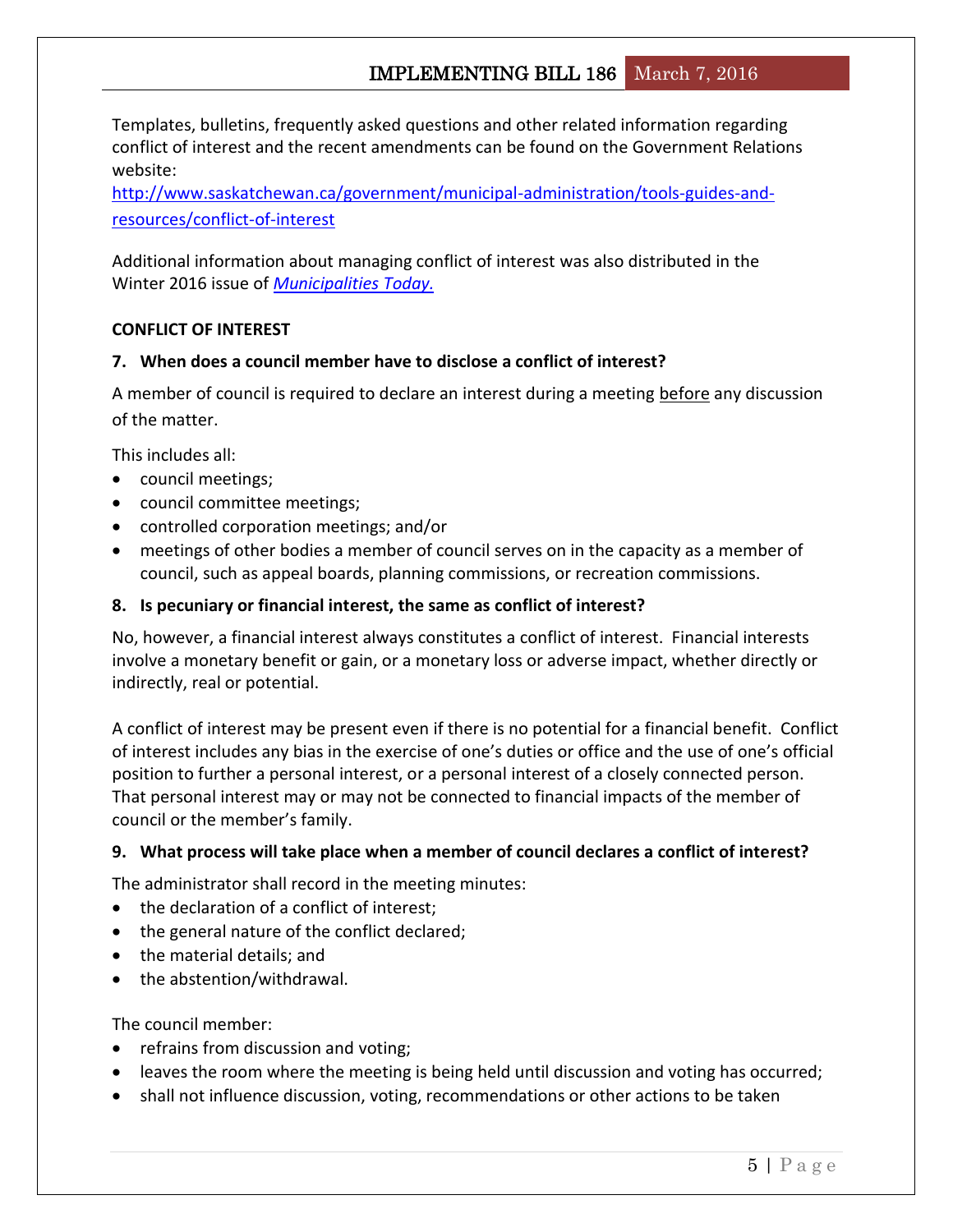involving the matter, including using their office or position to influence others or the decisions of others, before, during, and after the meeting; and

 must submit a written amendment to the public disclosure statement if they have declared a conflict of interest that is not present, but is required to be included, on their most recently filed public disclosure statement.

The person presiding over the meeting must ensure the provisions are followed when an interest is declared.

## <span id="page-5-0"></span>**10. What if a member of council is absent from the meeting where a matter in which he or she has a conflict of interest is discussed?**

If a member of council is absent from the meeting where a matter in which he or she has a conflict of interest was initially discussed, the member must declare the interest at the next meeting of council where the member is present.

The member of council must also follow the conflict of interest rules at future meetings where the matter is discussed or decided on, whether or not that member is present.

## <span id="page-5-1"></span>**11. Who determines when a council member has a conflict of interest?**

The municipal conflict of interest rules set out that a member of council is in a conflict of interest situation if they participate in a matter in a manner that will or may further their own or a family member's private interests.

Each member of council is obligated to determine if they have a conflict of interest in a matter before council and to follow the process set out in legislation.

## <span id="page-5-2"></span>**12. Does the mayor or reeve have additional powers or duties in relation to a declaration of a conflict of interest?**

No. The mayor or reeve does not have any additional authority with respect to conflict of interest declarations made by other council members; however, after a member of council has made a declaration at a meeting, the person who is presiding over that meeting must ensure that the person who has made the declaration:

- states the general nature of the conflict including any pertinent material details;
- abstains from all discussion and voting; and
- leaves the room while the discussion and voting are taking place.

The administrator records all of these details in the meeting minutes.

## <span id="page-5-3"></span>**13. Why do the changes from the previous pecuniary interest rules place emphasis on restricting the influence by a council member in decisions at the council table and other appointments?**

The restrictions on influence are intended to ensure public confidence that a member of council is prohibited from using their office to influence an action by the municipality that may further the member's interest in the matter.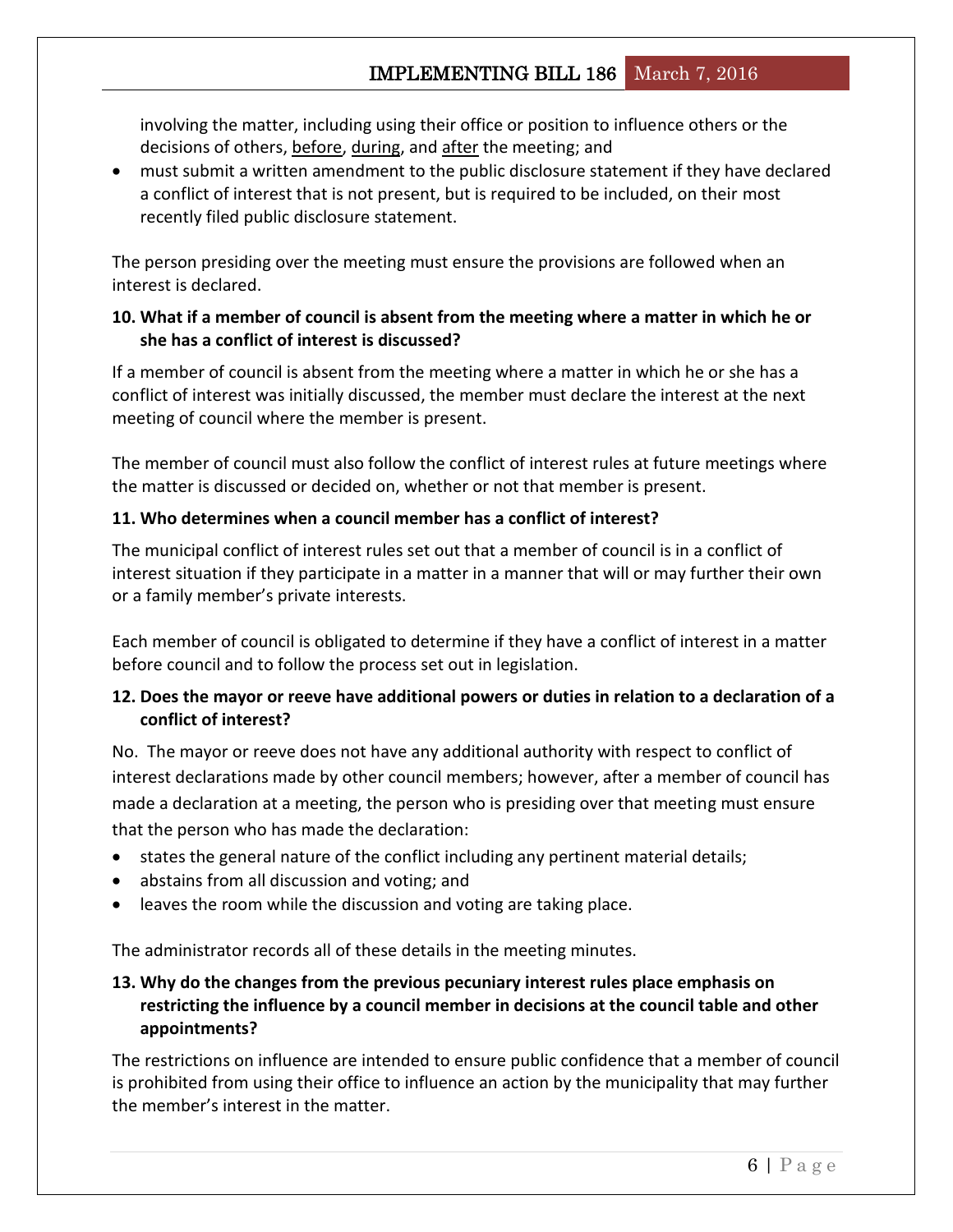The restrictions are also intended to implement the common law prohibition against acting in a conflict of interest by extending the restriction on participation and influence beyond not voting or discussing the matter to include any executive actions or use of office that might result in the member appearing to gain a private advantage when they should be acting for the benefit of the public.

### <span id="page-6-0"></span>**14. Are there any exceptions to conflict of interest rules?**

Yes. Legislation lists several. For instance, a conflict of interest would not exist when a motion to pay the monthly utility bills is presented to council where a member of council is employed by SaskPower. Council members are also not considered to be in a position of conflict when setting the tax policy for the municipality, or when setting remuneration for members of council. A full list of the situations where the need to declare a conflict of interest does not apply can be found in subsection 143(2) of *The Municipalities Act*, subsection 115(2) of *The Cities Act*, and subsection 161(2) of *The Northern Municipalities Act*, 2010.

## <span id="page-6-1"></span>**15. All of council has a membership with the local Co-op, so how does the council make decisions regarding the Co-op?**

A conflict would generally not exist when members of council are also members of the local cooperative; however, a member of council who is a member of the Co-operative Board should disclose the information on his or her disclosure statement and may be required to declare a conflict with respect to decisions regarding the Co-op.

### <span id="page-6-2"></span>**PUBLIC DISCLOSURE STATEMENTS**

### <span id="page-6-3"></span>**16. What has changed in legislation regarding public disclosure statements?**

Previously municipal councils, with the exception of cities, had the option of passing a bylaw requiring members to file public disclosure statements. It is now mandatory for all members of council, in all types of municipalities, to file a public disclosure statement within 30 days of being elected to office.

Members have an on-going duty to keep public disclosure statements up to date by amending their statements:

- within 30 days of a material change to a council member's interests;
- as soon as practical after the member makes a declaration of a conflict of interest not previously disclosed if the matter declared is information required on the public disclosure statement; and
- as soon as practical if a member discovers an error or omission on their statement.

Members of council must update their statements every year by November 30<sup>th</sup> or make a statement that no changes have occurred since filing the public disclosure statement.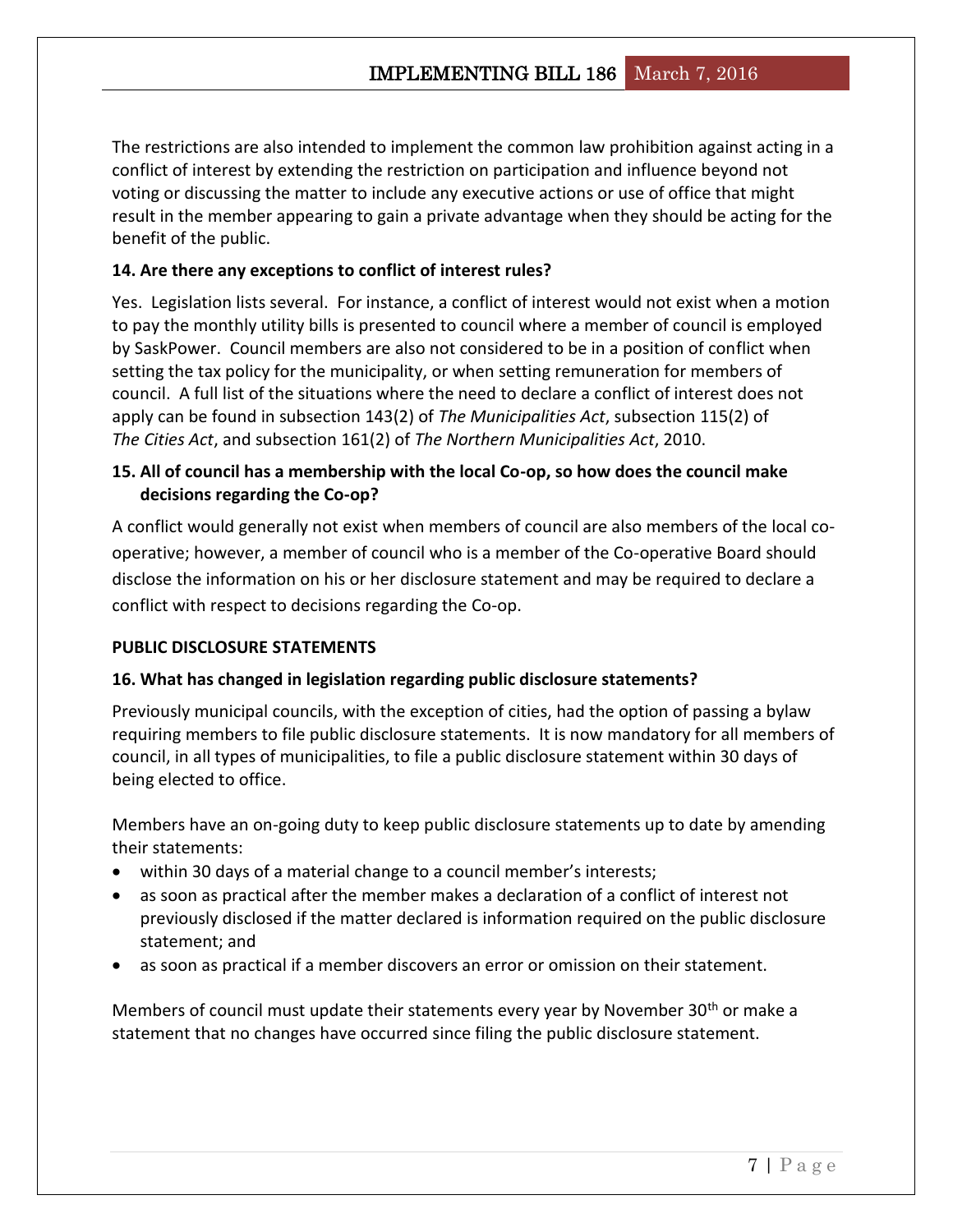## <span id="page-7-0"></span>**17. What information must be included in the public disclosure statement?**

The public disclosure statement must list or name information for the council member and the council member's spouse and dependent children regarding:

- employer and other bodies that pay remuneration for services;
- corporate interests, in cases where:
	- a controlling interest exists (i.e. the interest that a person has in a corporation if the person beneficially owns, directly or indirectly, or exercises control or direction over shares of the corporation carrying more than 25 per cent of the voting rights attached to all issued shares of the corporation); or
	- the position as director or senior officer is held.
- business arrangements that involve transactions with the municipality;
- property holdings in the municipality or in adjoining municipalities; and
- contracts and agreements that could reasonably be seen:
	- to be impacted by a decision, recommendation, or action of council; and/or
	- to affect the member's impartiality in the exercise of his or her office.

### <span id="page-7-1"></span>**18. What information is not required in the public disclosure statement?**

The following information is not required in the public disclosure statement:

- amount of salary, remuneration or honorarium, or other compensation;
- value of holdings;
- number of shares owned in a corporation;
- material holdings like vehicles or farm equipment;
- properties located outside Saskatchewan or in provincial or regional parks; or
- details regarding declarations of conflict made for matters that are outside of the information required on the disclosure form.

## <span id="page-7-2"></span>**19. Does a council member provide public disclosure information one time, or are there ongoing requirements?**

In order to capture changes in the interests of council members and potential development taking place in municipalities, the public disclosure has an ongoing requirement to help ensure public confidence. The explanation of the three parts of the public disclosure identify the two ongoing areas of the requirement:

- Part 1 is a Public Disclosure Statement that must be filed by each council member:
	- immediately; and
	- 30 days after an election.
- Part 2 is a Public Disclosure Annual Statement that must be filed by each member of council on or before November 30 to:
	- state that no material change has occurred; or
	- **detail the material changes that occurred since the disclosure statement was filed.**
- Part 3 is a Public Disclosure Statement Amendment that each council member must submit to the administrator:
	- **if an error or omission is recognized;**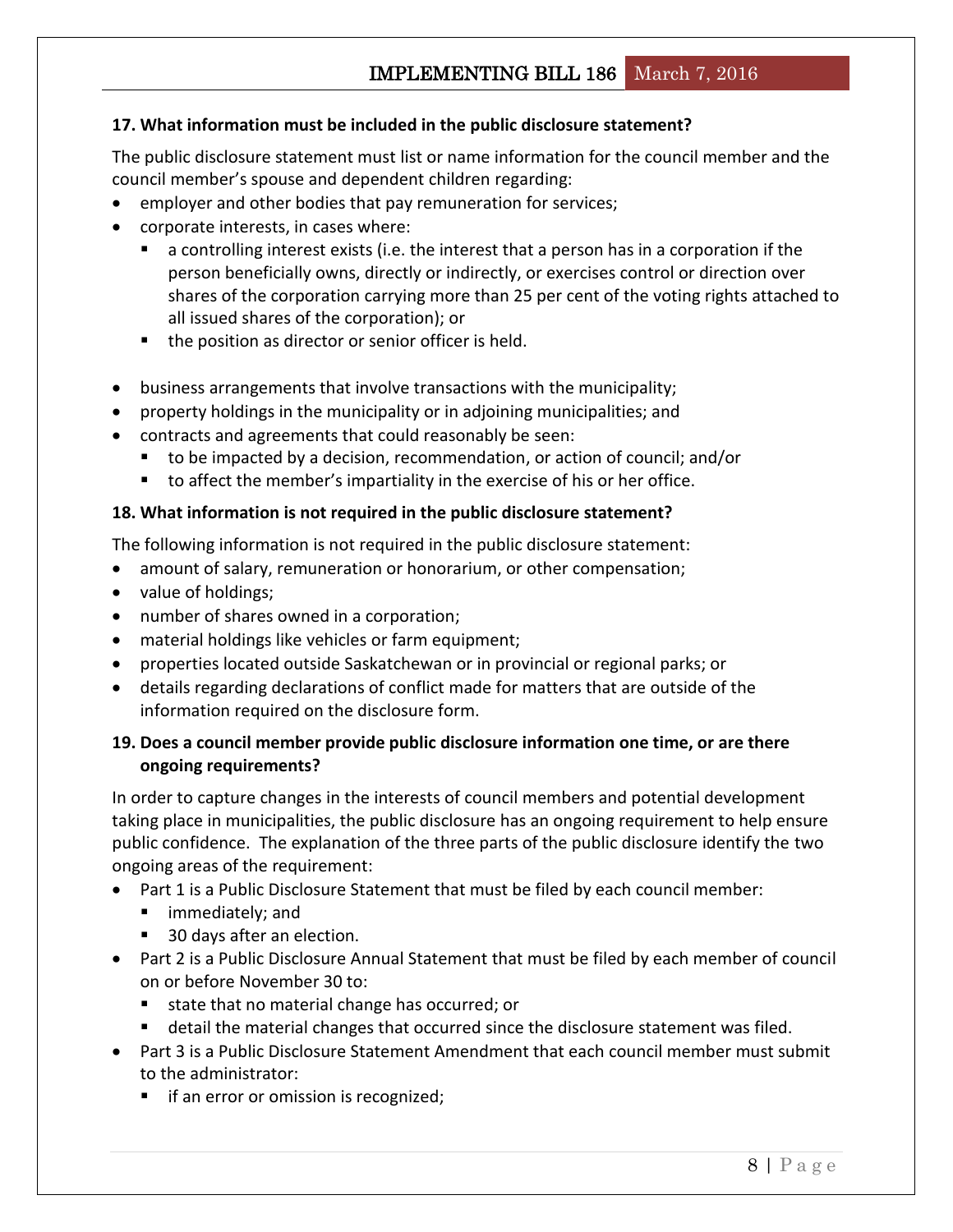- after declaring a conflict of interest that is not present on the disclosure form if the matter declared is information required on the public disclosure statement; and/or
- within 30 days after a material change occurred.

## <span id="page-8-0"></span>**20. Is a member of council required to update their public disclosure form every time they declare a conflict of interest at a meeting?**

No. A member is not required to update their disclosure form if the potential conflict has already been disclosed in the public disclosure statement. Because there is an ongoing duty of disclosure, if a conflict that was not originally on the form is declared, the member should provide a written amendment to the administrator as soon as possible after the declaration has been made – when the matter declared is information that is required on the public disclosure statement.

## <span id="page-8-1"></span>**21. Does the administrator "police" the filing and upkeep of public disclosure statements? Who makes sure the statement is updated if there is a change to a council member's interests and holdings?**

There is no change to the role of administrators in terms of the regular upkeep and filing of council members' statements. The administrator has a duty to advise council members of their legislative duties; however, the onus is on each member of council to fully disclose all required information on the public disclosure statement and ensure statements are updated when interests change. The ministry expects all council members will respect and abide by the legislative requirements.

## <span id="page-8-2"></span>**22. What happens if a member of council does not file a public disclosure statement?**

A member that does not file a disclosure statement is disqualified from council and must resign immediately.

- The failure to file the statement contravenes section 142 of *The Municipalities Act* (MA), section 116 of *The Cities Act* (CA), or section 160 of *The Northern Municipalities Act, 2010* (NMA).
- MA, subclause  $147(1)(e)(ii)$ , CA subclause $120(1)(e)(ii)$ , and NMA, subclause  $165(1)(e)(ii)$ , disqualify a member of council who contravenes section 142 of the MA, section 116 of the CA, or section 160 of the NMA.

If a member of council does not resign, a voter or the council may take the matter before a judge of the court for an order declaring the person to be disqualified.

- Section 148 (MA), section 121 (CA), and section 166 (NMA) set out the requirement for a disqualified member of council to resign, and the process for a voter or the council to make an application to a judge of the Court of Queen's Bench seeking an order declaring the person to be disqualified.
- Section 166 (NMA) also allows the council to declare a council seat vacant if the person does not resign and that person may apply to the Court to set aside the disqualification.

A person disqualified from council is ineligible to seek nomination or election in any municipality for at least 12 years from the date of disqualification.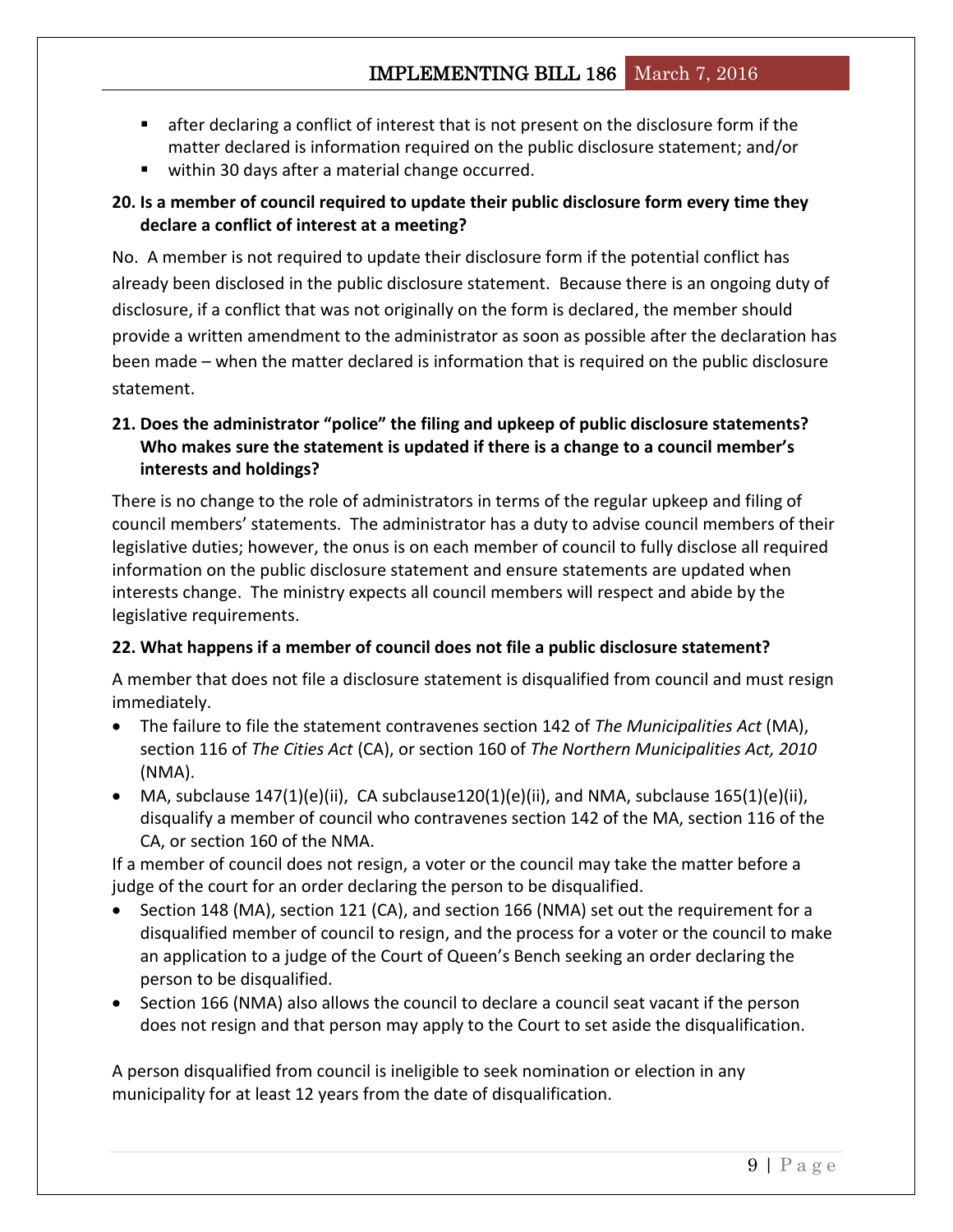## <span id="page-9-0"></span>**23. If a member of council fails to file a disclosure statement and stays on council, how does this affect quorum?**

If a council member fails to file a public disclosure statement, but the council member remains on council, quorum is not affected. The council member will remain on council until he or she resigns or a court orders that the person is disqualified based on an application under section 148.

Once the council member resigns or a court determines that the member is disqualified, quorum is then determined based on whether there is a majority of council members remaining on council.

## <span id="page-9-1"></span>**24. Does council have the ability to extend the time to file a public disclosure statement for up to 90 days, just as there is for the council procedures bylaw?**

No. *The Cities Act*, *The Municipalities Act* and *The Northern Municipalities Act, 2010* each provide authority for a council to extend the time to complete a council-related matter. The public disclosure statements are a requirement for each individual council member and do not fall under this authority.

## <span id="page-9-2"></span>**25. Is it alright to give a disqualified councillor more time to fill out the declaration if they are remaining on council?**

Legislation is silent on this; however, the requirement for current members of municipal councils to file public disclosure statements came into force on November 19, 2015. Members who have not yet completed the form are in contravention of the legislation. After the October 26, 2016 elections, newly elected members to council will have 30 days to complete and file the public disclosure statement.

*The Municipalities Act* provides authority for a council to extend the time to complete a councilrelated matter. The public disclosure statements are a requirement for each individual council member and do not fall under this authority.

## <span id="page-9-3"></span>**26. Who blows the whistle on councillors who have yet to declare? Is it up to the administrator or council?**

There is no change to the role of administrators in terms of the regular upkeep and filing of council members' statements. The administrator has a duty to advise council members of their legislative duties; however, the onus is on each member of council to fully disclose all required information on the public disclosure statement. We expect that all council members will respect and abide by the legislative requirements.

## <span id="page-9-4"></span>**27. Is there any responsibility on the council to blow the whistle**?

Municipal councils are accountable to their electorate. If a member of council does not file a public disclosure statement, council (or a voter) may choose to take the matter before a Queen's Bench judge.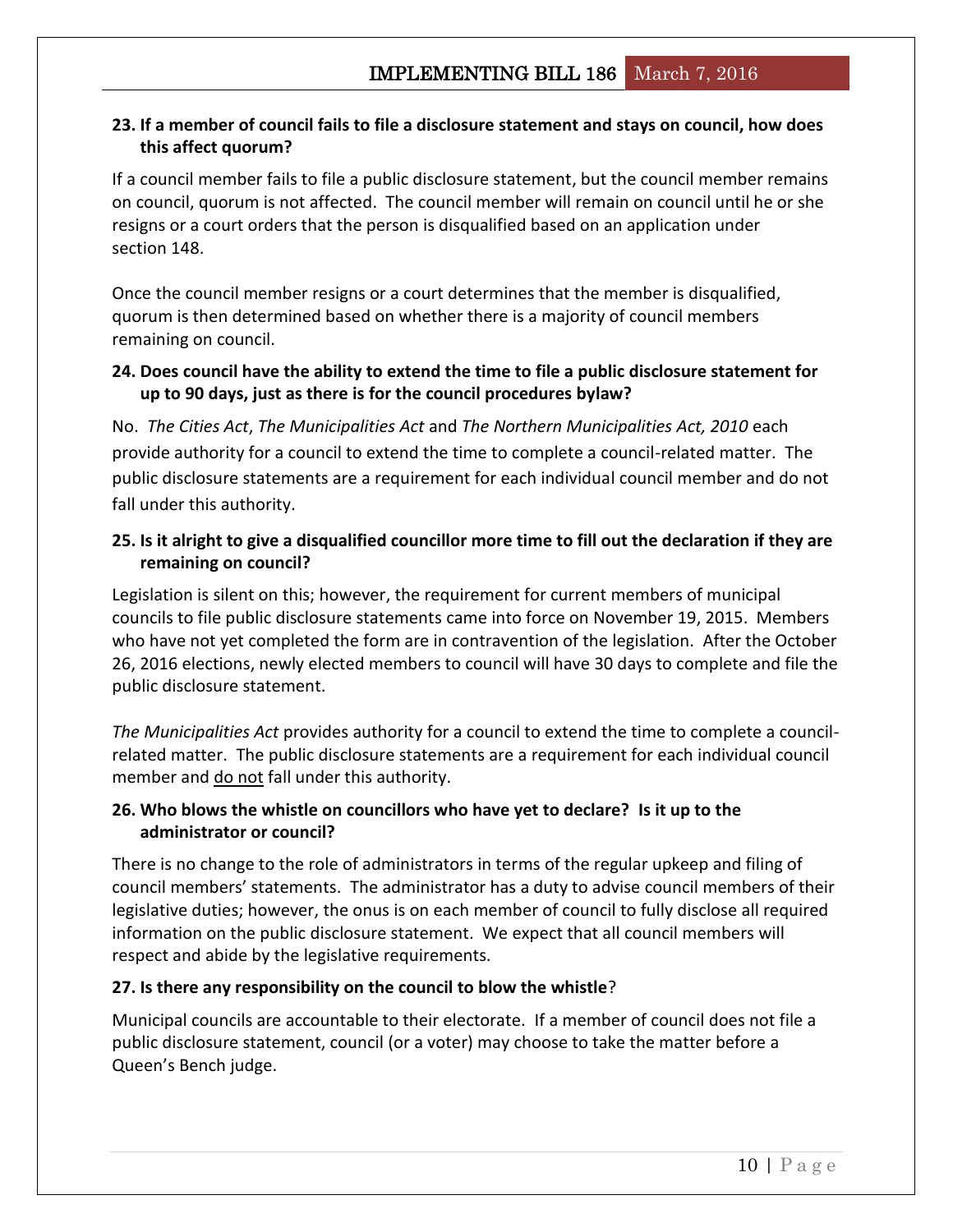# IMPLEMENTING BILL 186 March 7, 2016

With this accountability comes an expectation that public officials are held to a higher standard and make decisions in the best interests of their municipality, therefore, it is expected that all members of council will adhere to the legislative requirements of holding public office.

### <span id="page-10-0"></span>**28. What happens when the ministry is notified that a councillor refuses to fill out the disclosure statement?**

If the ministry is notified that a council member has not filed the disclosure statement, the ministry will first contact the municipality to determine if the information is correct. Depending on the situation, the ministry will work with the member of council to determine the delay. If the member refuses to comply with the requirement, other members of the council will be notified and reminded of the requirement that a member that fails to file the statement is disqualified and must resign from council. If the member continues to not comply with the requirement, a voter or the council can apply to the Courts to have a judge determine if the member should be disqualified.

## <span id="page-10-1"></span>**29. The Barclay report recommended a private disclosure, so why does our legislation include public disclosure?**

The amendments went further than Mr. Barclay recommended, in order to:

- be consistent with other jurisdictions;
- provide members of the public with the right to know the financial interests of council members, to avoid conflicts; and
- be consistent with the public disclosure statements filed by MLAs.

Disclosure statements that were previously required under *The Cities Act* or that other municipalities chose to implement were already required to be open to the public, so reverting to private statements would have been a step backward in terms of public transparency. The amendments to the legislation now require a public disclosure statement within 30 days of being elected, and must be updated annually and whenever a conflict that has not been previously disclosed in the public statement is declared during a council meeting. The statements are available for public inspection during normal business hours.

#### <span id="page-10-2"></span>**COUNCIL PROCEDURES BYLAW**

#### <span id="page-10-3"></span>**30. Is it mandatory for municipalities to pass a council procedures bylaw?**

Yes, all municipalities are required to pass, or appropriately amend, a council procedures bylaw within 60 days of the legislation being given royal assent. Municipalities have until January 19, 2016, to pass a council procedures bylaw.

#### <span id="page-10-4"></span>**31. What information must be included in a council procedures bylaw?**

At a minimum, the council meeting procedures bylaw must create rules for the:

- conduct of members of council;
- $\bullet$  items to be discussed by or presented to council;
- delegations, presentations, and submissions;
- date, time, and place of regular meetings;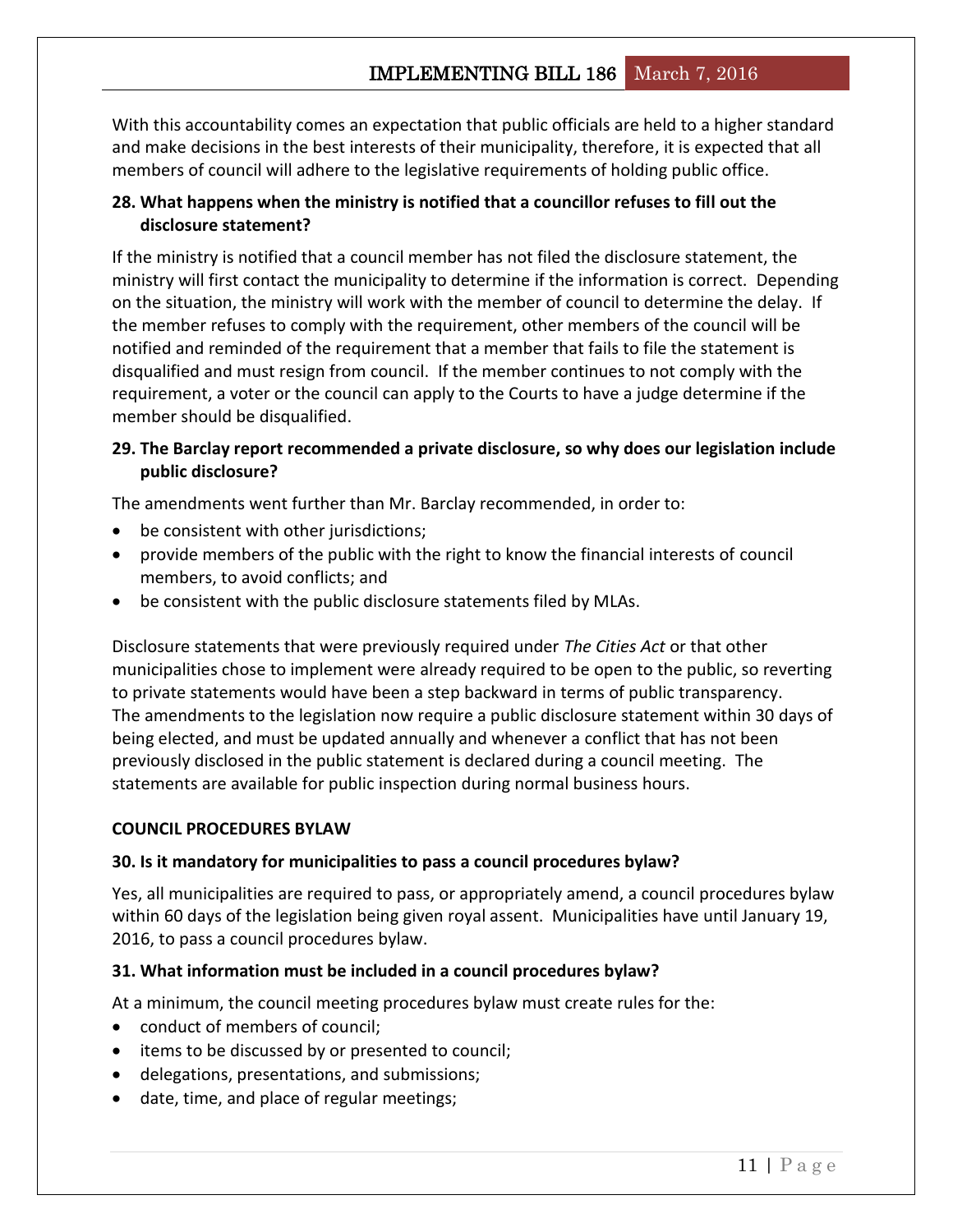- process to change the date, place, or time of a regular meeting;
- procedure to call a special meeting;
- procedure to move into closed session; and
- procedure to appoint a deputy reeve or deputy mayor.

Written meeting procedures must also be established for council committees and any other bodies established by council. These may be the same as or different than those established for council meetings. Each entity may have different rules, which may be delegated to the entity to establish and do not necessarily need to be established by council bylaw.

#### <span id="page-11-0"></span>**MUNICIPAL EMPLOYEES**

### <span id="page-11-1"></span>**32. What are the impacts of the rule changes for administrators?**

Administrators will need to familiarize themselves with the rule changes and be able to explain the new requirements to elected officials.

Administrators will need to be aware of changes to their administrative duties and responsibilities related to the rule changes, such as statutory recording requirements for a conflict of interest disclosure, council meeting procedures, employee code of conduct, statutory obligations on public disclosure statements and potential requests from public to view disclosure statements.

### <span id="page-11-2"></span>**33. What information must be included in the Employee Code of Conduct?**

The employee code of conduct must include conflict of interest rules that prohibit employees from using information obtained due to their employment that is not available to the public and using his or her position to influence a decision by council.

A conflict exists when the information or decision may further the private interests of:

- the employee;
- the employee's family; and/or
- another person.

The employee code of conduct must specify the procedure an employee is to follow if the employee suspects that he or she may be in a conflict of interest and the procedure for resolving the conflict.

#### <span id="page-11-3"></span>**CODE OF ETHICS**

#### <span id="page-11-4"></span>**34. When will the requirement for council to adopt a code of ethics be in effect?**

Amendments to the regulations of each municipal Act will be in place after consultation with the municipal sector is complete in 2016, at which time municipalities will be notified of the requirement.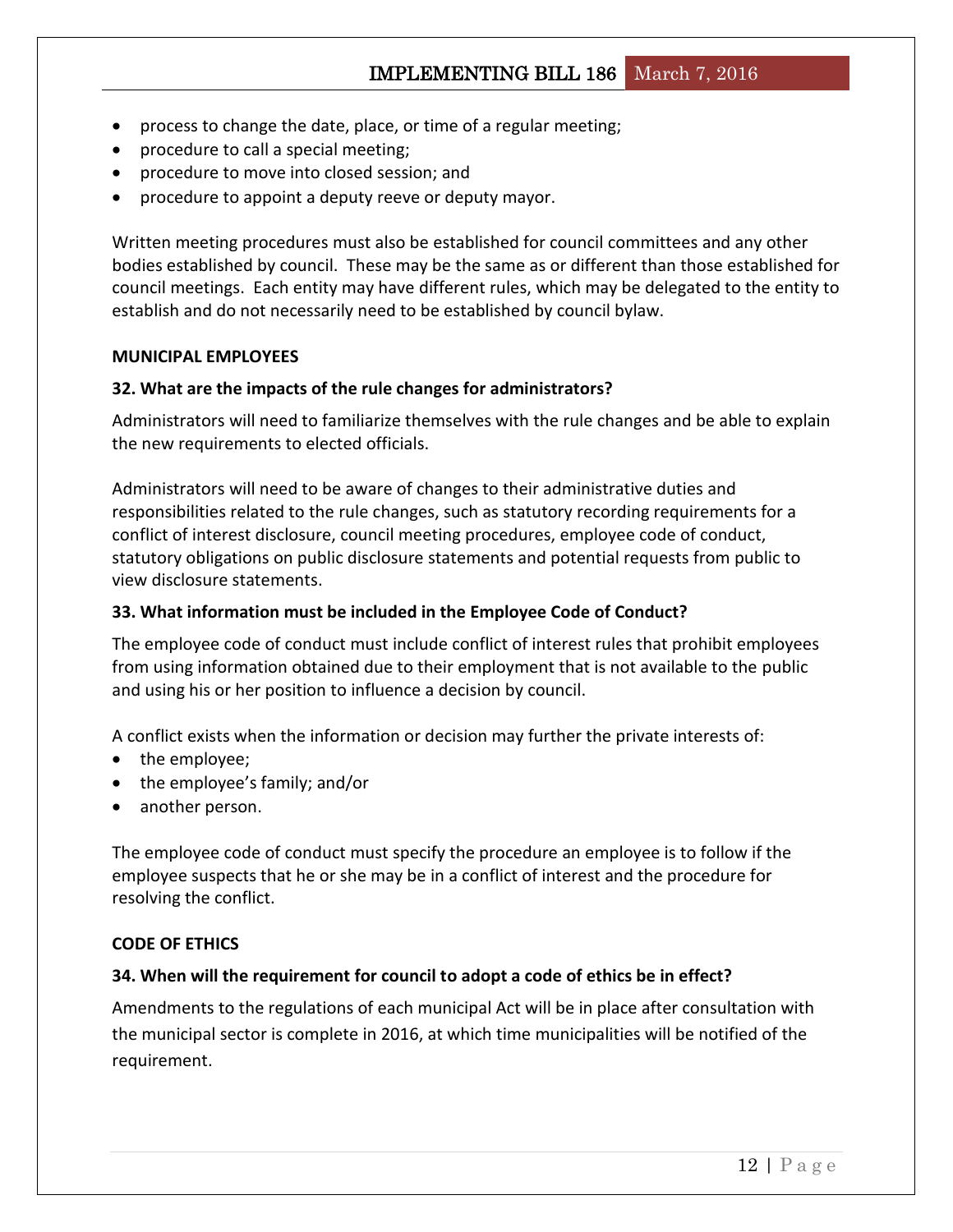## <span id="page-12-0"></span>**35. What changes are being proposed regarding a code of ethics for municipal councils?**

The proposed amendments will require every council to adopt a code of ethics for members of council that includes, at minimum, a model code that will be prescribed in regulations under each of the municipal Acts.

The model code of ethics and revised Oath of Office form are being developed. The ministry will consult further with the municipal sector on these two matters that will come into force once regulations are developed and the provisions are proclaimed.

### <span id="page-12-1"></span>**36. What if a municipality fails to adopt a code of ethics?**

<span id="page-12-2"></span>A municipality failing to adopt a code of ethics will have the prescribed model code that is expected to be implemented in 2016, deemed to have been adopted by council.

### **OMBUDSMAN**

### <span id="page-12-3"></span>**37. What does an Ombudsman do?**

An Ombudsman's role is to ensure provincial and local services are delivered fairly. An Ombudsman investigates public complaints about administrative actions and decisions by provincial agencies and municipal governments. If the Ombudsman concludes the provincial agency or municipality acted unfairly, recommendations may be made to rectify the complaint.

An Ombudsman is neutral and impartial, and is neither an advocate for the institution being investigated, nor for the complainant who brought the matter forward. Unlike the courts, the Ombudsman does not have order-making powers. The Ombudsman's office is one of last resort, meaning complainants must use existing complaint-handling, appeal and review mechanisms to deal with or resolve their issues before coming to the Ombudsman.

### <span id="page-12-4"></span>**38. What does the Ombudsman consider to be a fair process?**

The Ombudsman considers that a fair process provides a level playing field for the parties involved by ensuring the rules are fair, everyone knows the rules, everyone plays by the rules and the rules are applied equally.

Fair process requires that:

- the person affected is:
	- aware that a decision will be made;
	- aware of the information that will be considered when the decision is made;
	- given an opportunity to provide information and challenge the decision maker's information; and
	- notified and provided reasons for the decision.
- the decision maker:
	- is unbiased; and
	- **Considers all relevant information and nothing irrelevant when making the decision.**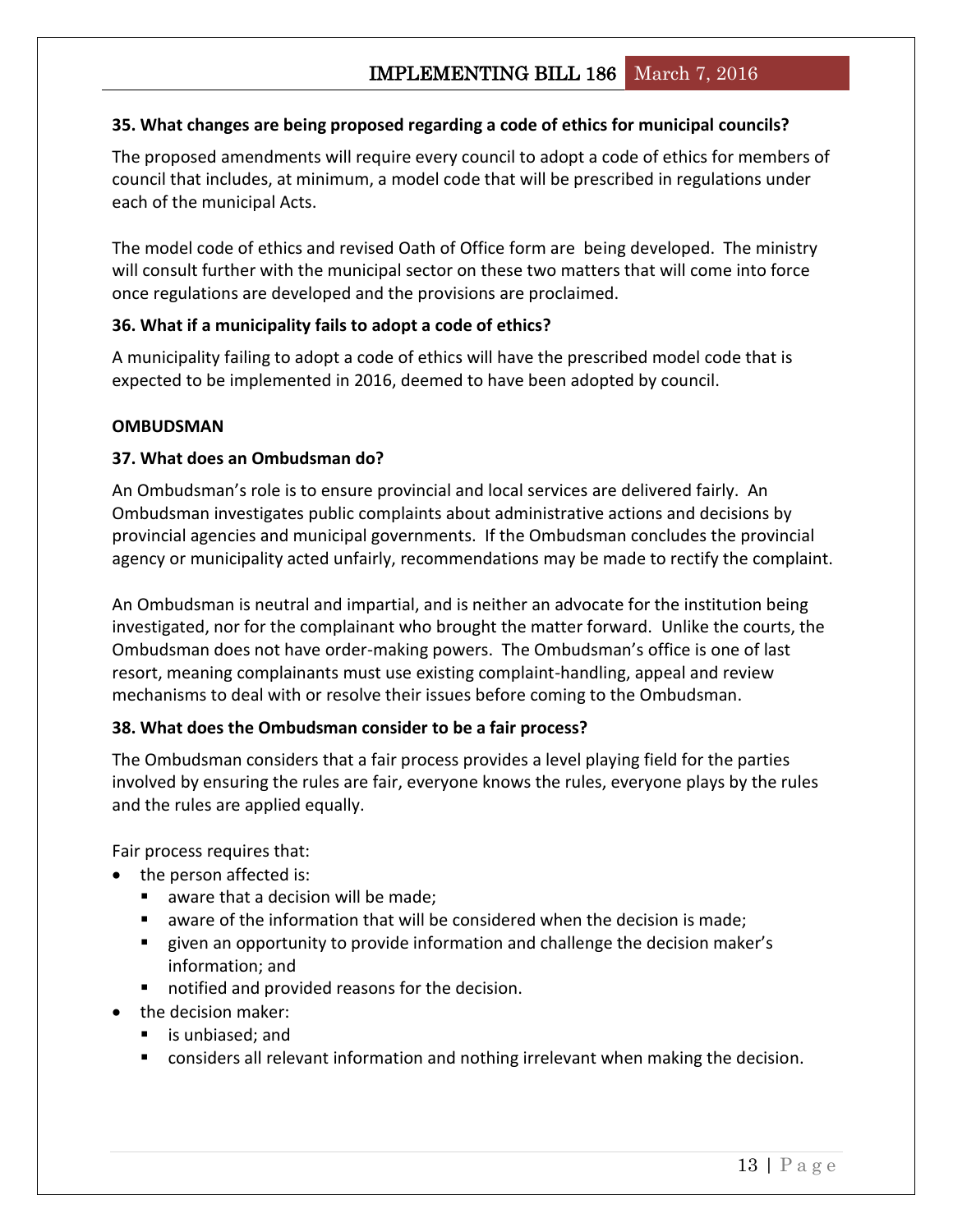# IMPLEMENTING BILL 186 March 7, 2016

### <span id="page-13-0"></span>**39. How does the Ombudsman determine what is and is not fair?**

The Ombudsman may consider a number of criteria when determining whether a municipality acted fairly. The Ombudsman determines whether the action or decision is:

- inconsistent with the evidence or other decisions made in similar circumstances;
- cannot be rationally explained and does simply not make sense;
- having an unintended impact;
- contrary to law;
- inappropriately punitive or has consequences beyond what is appropriate to the situation;
- imposes requirements that are out of proportion to the circumstances;
- based on criteria that are not necessary or relevant to the service that is supplied;
- resulting from a person acting unlawfully, but not aware of it due to:
	- a mistake of law where a person thought the law permitted or required them to act the way they did, or
	- a mistake of fact where a person did something because the law permits it or requires it in certain circumstances, and the person believes, in error, that the circumstance existed; or
- wrong.

### <span id="page-13-1"></span>**40. What is the process for the Ombudsman to deal with complaints?**

Upon receiving a complaint, the Ombudsman determines if the complainant has used existing appeal processes or other review mechanisms to deal with or resolve their issues first before coming to the Ombudsman. The Ombudsman will then determine if the complaint can be dealt with informally using non-adversarial approaches instead of being formally investigated. If an investigation is required, the Ombudsman typically undertakes the following:

- notifies the administrative/executive head, chief officer, or Minister;
- determines how an investigation will be conducted and who to interview;
- conducts its investigation in private and confidentially; and
- produces a report with tentative recommendations for the executive head, chief officer, or Minister to review and make submissions before the report is finalized.

## <span id="page-13-2"></span>**41. Does the Ombudsman's authority include the ability to investigate the actions by individual council members?**

Yes, the changes to the Ombudsman's mandate include the ability to investigate conflict of interest allegations against mayors, reeves, councillors and members of committees and boards created by municipal councils.

### <span id="page-13-3"></span>**42. What changes have been made to provide ombudsman services for municipalities?**

In brief, *The Municipal Conflict of Interest Amendment Act* expands the current jurisdiction of the Provincial Ombudsman to include municipalities, including both administrative matters and conflict of interest/code of ethics matters.

The amendments allow any persons, including members of the public or the minister, to submit complaints to the ombudsman regarding administrative and procedural matters or alleged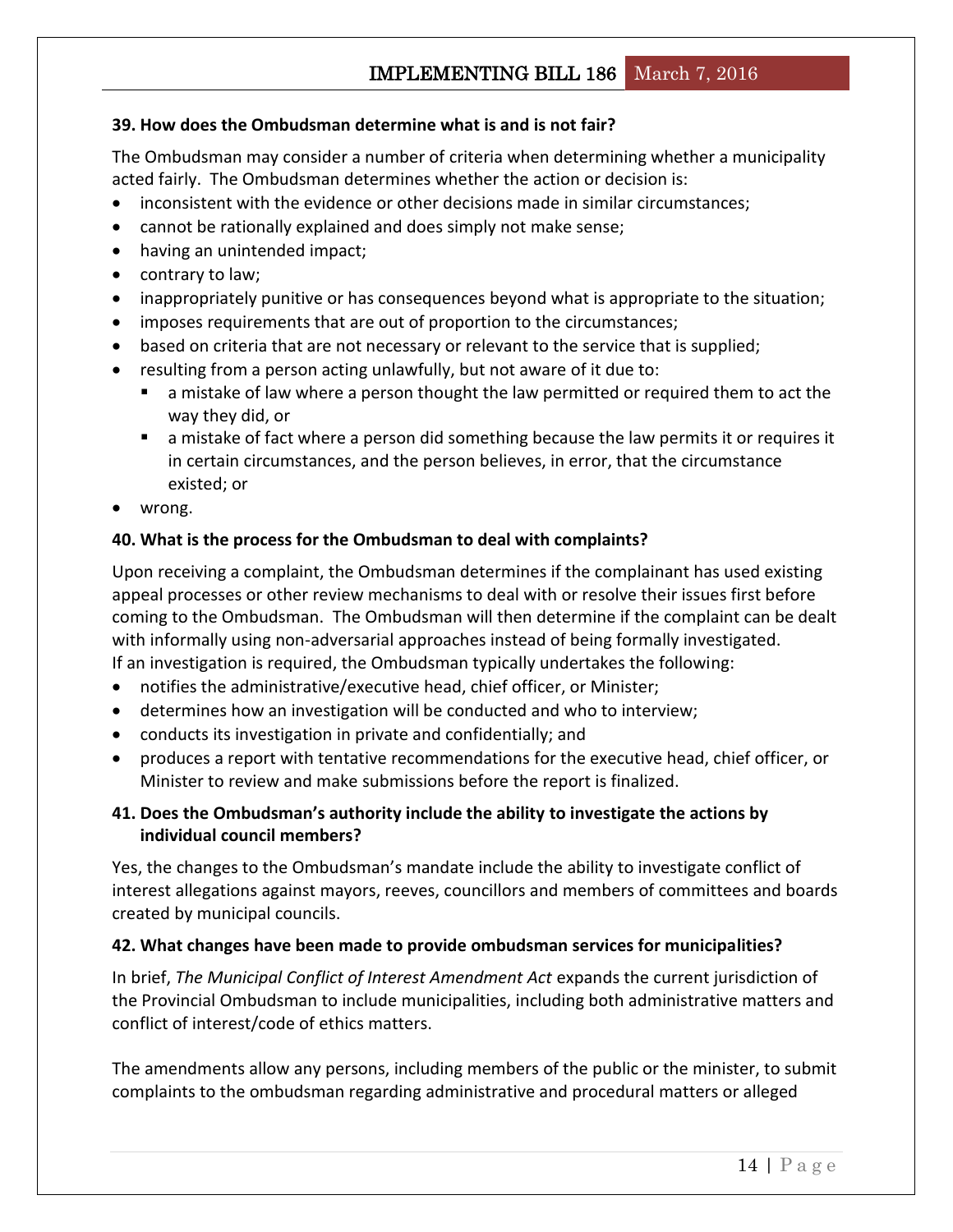conflict of interest or code of ethics breaches. The ombudsman may investigate and issue a report if warranted, upon which the minister could act or issue a directive.

### <span id="page-14-0"></span>**43. How does this address the Barclay report?**

The Barclay report suggested a provincially appointed conflict of interest ombudsman as a resource to provide advice to municipalities concerning potential conflicts of interest and to provide a specialized resource to receive and investigate complaints from the public.

The expanded role of the ombudsman will not include advising elected municipal officials on potential conflicts of interest, as this is inconsistent with the impartial role of an ombudsman to investigate matters. Municipal sector associations, such as SUMA and SARM, may choose to provide advisory and legal services in this regard.

## <span id="page-14-1"></span>**44. Will the Government Relations' minister be able to refer municipal matters to the Provincial Ombudsman for review and investigation?**

Yes. Section 14 of *The Ombudsman Act, 2012* allows the Provincial Ombudsman to investigate a complaint made by any person, which would include the Minister.

### <span id="page-14-2"></span>**45. Can the Ombudsman review matters on his or her own initiative?**

Yes. The ombudsman may review a matter on his or her own initiative.

## <span id="page-14-3"></span>**46. Will a municipality be notified of an investigation into a complaint made against the municipality? Who will be notified?**

Yes, if a complaint warrants an investigation, the ombudsman will notify the municipality it is investigating in the following manner:

- if the matter is of an administrative or procedural nature regarding the municipality or other municipal entity, notification will be to the administrative or executive head of the entity, for example, the administrator or city manager;
- if it is the administrative head or a councillor that is to be investigated, the mayor/reeve will receive the notification from the ombudsman; and
- if an investigation is related to mayor or reeve of the municipality, the ombudsman will notify the Minister of Government Relations.

In addition to notification, a report is provided to the administrative or executive head for an opportunity to review and make submissions before being finalized by the Ombudsman.

## <span id="page-14-4"></span>**47. Who will be notified about complaints against a member of council or a mayor/reeve?**

If the matter is of an administrative or operational nature, the administrator or city manager would be notified.

If it is a councillor that is to be investigated, the mayor/reeve will receive the notification from the ombudsman. If an investigation is related to the mayor or reeve of the municipality, the Ombudsman will notify the Minister of Government Relations.